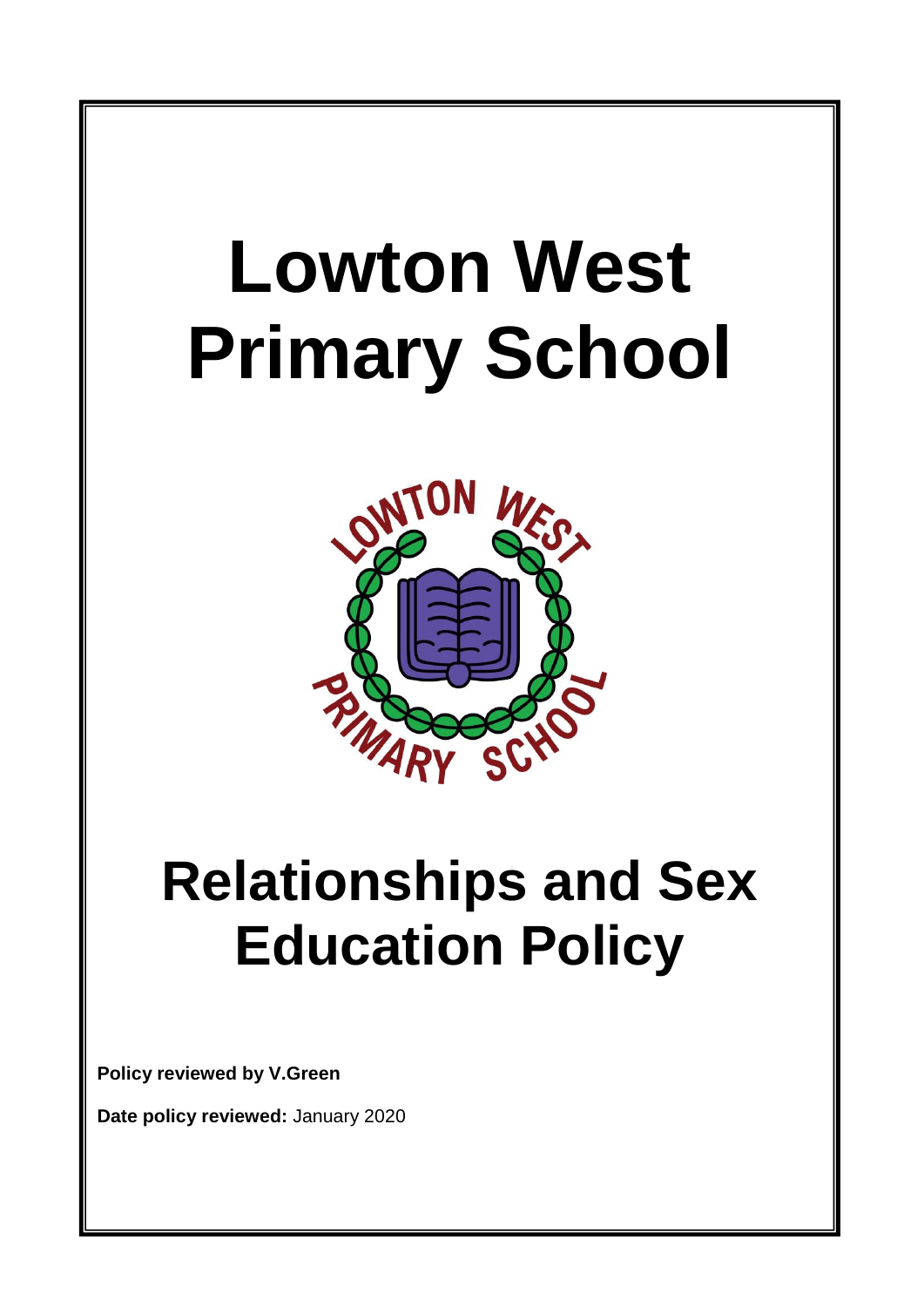#### **Lowton West Primary School Relationships and Sex Education Policy**



#### *Aiming High Together*

#### **School Vision**

To inspire, achieve and succeed, we will aim high and build dreams and futures together.

#### **Mission Statement**

#### *Providing the highest quality education, care and support for the whole school community.*

*Our mission statement is based on RESPECT:*

- *R = Recognising the needs of the individual child*
- *E = Ensuring a unique and engaging curriculum*
- *S = Supporting each other to learn and achieve*
- *P = Passionate about providing the highest quality education*
- *E = Encouraging creativity, self – expression and imagination*
- *C = Creating confident, resilient, life – long learners*
- *T = The voice of everybody is heard*

All the above statements help us to understand how we can all make a positive contribution to the school and the wider community.

#### **We will do this through our core values:**

- Respect
- Resilience
- Kindness
- Confidence

We also, at Lowton West Primary School, strive to develop and uphold British Values. The five British values that the Government has identified for schools to focus on are:

- Democracy
- The Rule of Law
- Individual liberty and mutual respect and tolerance of those with different faiths and beliefs
- Developing personal and social responsibility
- Respect for British Institutions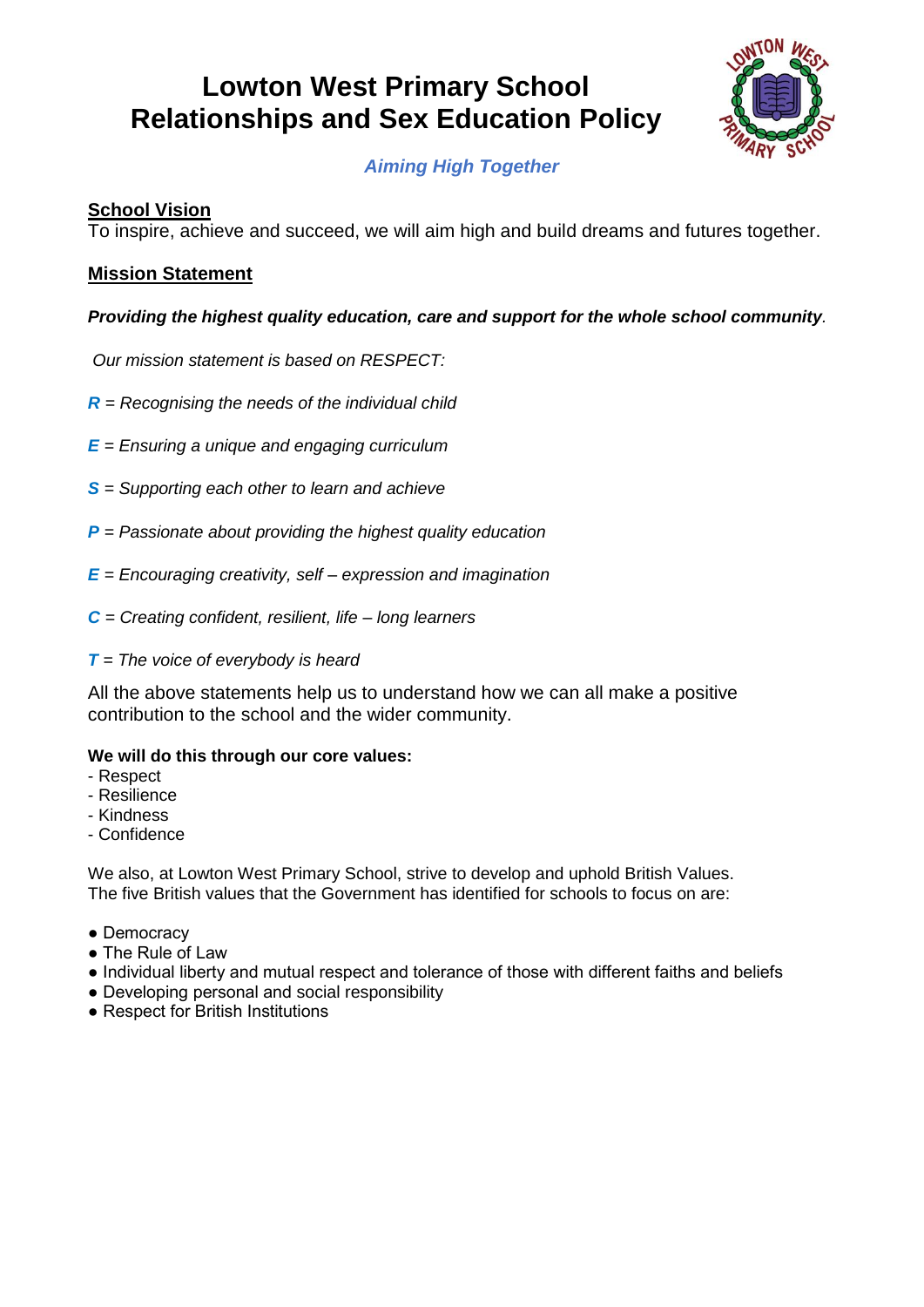### **Lowton West Primary School Relationships and Sex Education Policy January 2020**

#### **Background**

Lowton West is a larger than average school in a mixed socio-economic area, with the percentage of pupils eligible for a free school meal half the national average. Most pupils are from White British heritage. Very few pupils are at an early stage of learning to speak English. The proportion of pupils with learning difficulties and/or disabilities, including those with a statement of special educational need, is below the national average.

#### **Rationale**

The Relationships and Sex education at Lowton West will be a foundation for further work in the Secondary school.

The content of the education will contribute to the requirements of the Education Reform Act of 1988 and the DfES Sex and Relationships education guidance (2000). It takes into account the Sex and Relationships Education Guidance to Schools document written by the DCSF (2010), the supplementary advice 'Sex and Relationships Education (RSE) for the 21st Century' published in 2014 by Brook, PSHE Association and Sex Education Forum and the Sex Education Forum RSE policy guidance (2014) and the Keeping Children safe in Education (2019). It also reflects the requirements of the National Curriculum for Science and will include the Sex Education Forum's 'Twelve principles' of good quality RSE, which are supported by the PSHE Association, children's charities and education unions (November 2017).

School will undergo staff and parent consultation in order to implement the new DfE Relationships/ RSE/ Health Education Curriculum next academic year (2020-2021).

#### **Understanding RSE**

Relationships and Sex Education (RSE) is learning about our bodies, our health and relationships. It should be set in the context of clear values, including the value of family like, marriage and of loving and stable relationships in bringing up children. It should teach children to develop values, attitudes, personal and social skills, and increase their knowledge and understanding to make informed decisions and life choices (DCSF, 2010).

RSE makes and essential and significant contributing to safeguarding children during their school-age years and into the future. RSE enables children to understand their physical and emotional development and enable young people to take increasing responsibility for their own health and wellbeing and that of others.

#### **Aims & Objectives**

- 1. To promote the spiritual, moral, cultural, mental and physical development of pupils at school and in society.
- 2. To prepare pupils for the opportunities, responsibilities and experiences of adult life.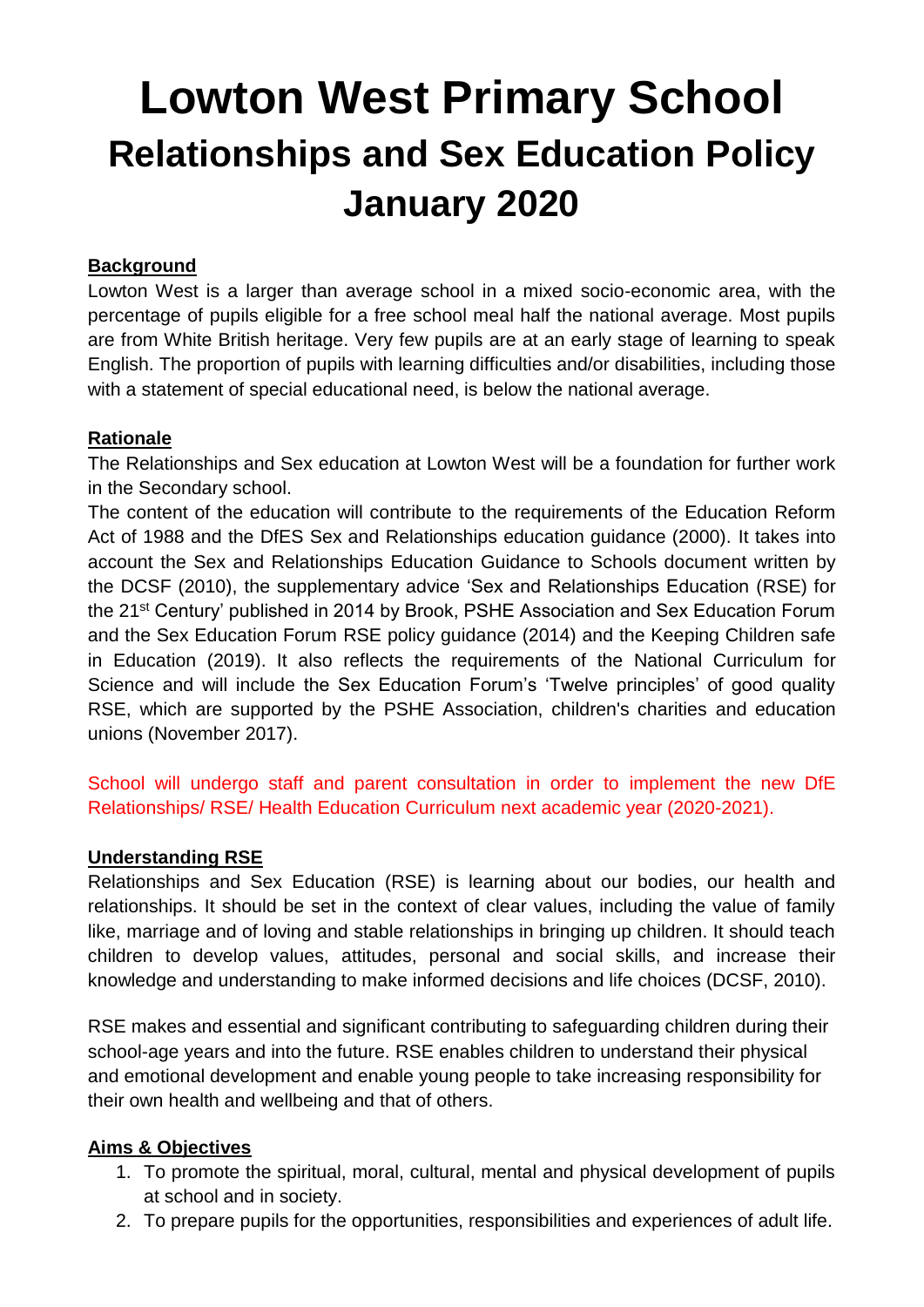- 3. To encourage pupils to have respect for themselves and others.
- 4. To learn and understand physical development at appropriate age stages.
- 5. To understand human sexuality, sexual health, emotions and relationships.
- 6. To learn the value of family life, marriage and stable and loving relationships for the nurture of children.
- 7. To learn the value of respect, love and care.
- 8. To explore, consider and understand moral dilemmas.
- 9. To learn to manage emotions and relationships confidently and sensitively.
- 10.To develop an appreciation of the consequences of choices made.
- 11.To learn how take control of their own emotional health and well being.

#### **Organisation**

The Senior Leadership Team will endeavour to support the provision and development of RSE in line with this policy by providing leadership and adequate resources.

The designated RSE co-ordinator will maintain an overview of RSE provision and have overall responsibility for its development. This will include keeping up to date with developments and good practice, developing the provision to meet pupil's needs, providing support and resources for staff, liaison with outside agencies and monitoring and evaluating.

All teaching staff are involved in the school's RSE provision. RSE will be taught through the PSHCE scheme of work and through the Science curriculum areas. Where possible, RSE will also be taught in a cross-curricular way and through creative themes. All staff play an important pastoral role by offering support to pupils.

The school nurse plays a key role in RSE both in terms of input into lessons and provision of pastoral support for pupils. The school will work in ongoing consultation and partnership with the school nurse.

#### **What should be taught in RSE?**

RSE should be taught through the statutory requirements of the National Curriculum for Science and through well planned non-statutory Personal, Social, Health, Citizenship and Economic (PSHCE) education. PSHCE provide an effective context for RSE because they focus on exploring values and developing positive attitudes, developing personal and social skills, learning about healthy and safe lifestyles, and about the rights and responsibilities of citizens. It should start in primary schools and develop through all key stages and should be appropriate to the age and maturity of the children. RSE has three main elements:

- Values and attitudes children will be given the opportunity to identify and reflect on their own values and those of others. RSE provides a safe environment for this exploration and promotes the development of positive attitudes.
- Knowledge and understanding learning about and understanding emotional and physical development.
- Personal and social skills learning to identify emotions, managing emotions and developing self- respect and empathy for others.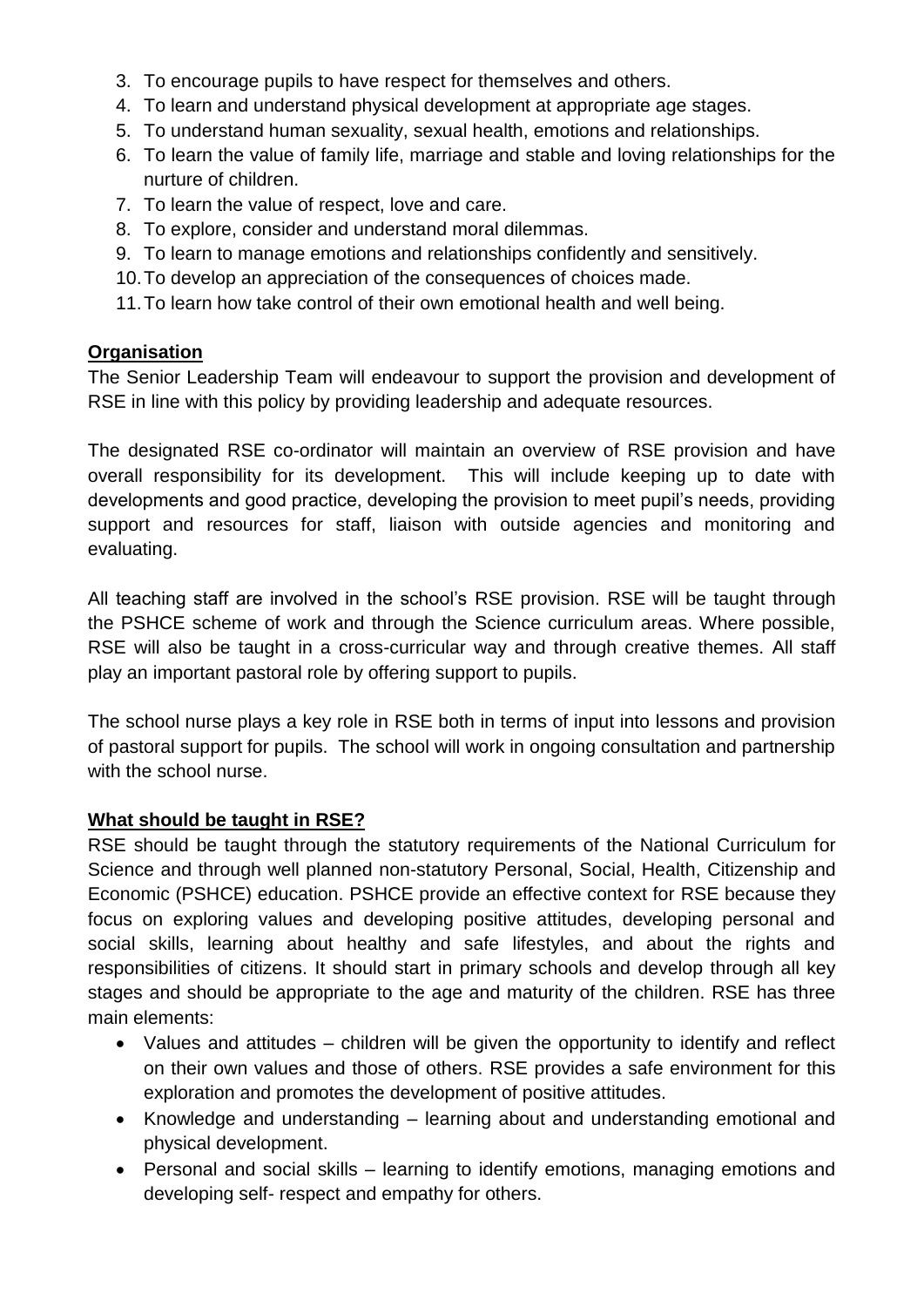The relevant content from the statutory and non-statutory programmes of study are set out in the table below. The list of questions is not exhaustive but the questions are designed to provide a framework in which pupils can develop their knowledge, skills, attitudes and understanding about RSE. Teachers also use the Christopher Winter Project lesson plans and resources (4th Edition) - Teaching RSE with Confidence in Primary Schools. This is a structured lesson programme from Reception to Year 6 that is a basis for planning and is recommended by the PSHE Association.

| <b>PSHE: Non-statutory Framework</b><br>Science: Programme of study<br>(2014)                                                                                                                                                                                                                                                                                                                                                                                                                                                                                                                                                                                                                                                                                                                                                                                                                                                                                                                                                                                                                                                                                                                                                                                                                                                                                                                                                                                                                                                                                                                                               | Questions to help pupils to explore RSE within the<br>national curriculum                                                                                                                                                                                                                                                                                                                                                                                                                                                                                                                                                                                                                                                             |
|-----------------------------------------------------------------------------------------------------------------------------------------------------------------------------------------------------------------------------------------------------------------------------------------------------------------------------------------------------------------------------------------------------------------------------------------------------------------------------------------------------------------------------------------------------------------------------------------------------------------------------------------------------------------------------------------------------------------------------------------------------------------------------------------------------------------------------------------------------------------------------------------------------------------------------------------------------------------------------------------------------------------------------------------------------------------------------------------------------------------------------------------------------------------------------------------------------------------------------------------------------------------------------------------------------------------------------------------------------------------------------------------------------------------------------------------------------------------------------------------------------------------------------------------------------------------------------------------------------------------------------|---------------------------------------------------------------------------------------------------------------------------------------------------------------------------------------------------------------------------------------------------------------------------------------------------------------------------------------------------------------------------------------------------------------------------------------------------------------------------------------------------------------------------------------------------------------------------------------------------------------------------------------------------------------------------------------------------------------------------------------|
|                                                                                                                                                                                                                                                                                                                                                                                                                                                                                                                                                                                                                                                                                                                                                                                                                                                                                                                                                                                                                                                                                                                                                                                                                                                                                                                                                                                                                                                                                                                                                                                                                             |                                                                                                                                                                                                                                                                                                                                                                                                                                                                                                                                                                                                                                                                                                                                       |
|                                                                                                                                                                                                                                                                                                                                                                                                                                                                                                                                                                                                                                                                                                                                                                                                                                                                                                                                                                                                                                                                                                                                                                                                                                                                                                                                                                                                                                                                                                                                                                                                                             |                                                                                                                                                                                                                                                                                                                                                                                                                                                                                                                                                                                                                                                                                                                                       |
| Pupils should be taught:<br>Pupils should be taught:                                                                                                                                                                                                                                                                                                                                                                                                                                                                                                                                                                                                                                                                                                                                                                                                                                                                                                                                                                                                                                                                                                                                                                                                                                                                                                                                                                                                                                                                                                                                                                        |                                                                                                                                                                                                                                                                                                                                                                                                                                                                                                                                                                                                                                                                                                                                       |
| Developing a healthy, safer lifestyle<br>Animals, including humans:<br>About the process of growing from young<br>$\bullet$<br>to old and how people's needs change<br>To identify, name,<br>$\bullet$<br>draw and label the<br>The names of the main parts of the body<br>٠<br>basic parts of the<br>Rules for, and ways of, keeping safeand<br>$\bullet$<br>human body.<br>about people who can help them to stay<br>Notice that animals,<br>safe.<br>$\bullet$<br>including humans,<br>The importance of and how to maintain<br>$\bullet$<br>personal hygiene.<br>have offspring which<br>grow into adults.<br>That animals,<br>Developing good relationships and respecting the<br>$\bullet$<br>differences between people<br>including humans,<br>move, feed, grow, use<br>their senses and<br>To recognise how their behaviour affects<br>$\bullet$<br>reproduce.<br>other people<br>To listen to other people, and play and<br>$\bullet$<br>work cooperative.<br>To identify and respect the differences and<br>$\bullet$<br>similarities between people.<br>That families and friends should care for<br>$\bullet$<br>each other.<br>That there are different types of teasing<br>$\bullet$<br>and bullying, that bullying is wrong, and<br>how to get help to deal with bullying<br>The difference between secrets and<br>$\bullet$<br>surprises and the importance of not<br>keeping adults' secrets, only surprises.<br>To judge what kind of physical contact is<br>$\bullet$<br>acceptable, comfortable, unacceptable and<br>uncomfortable and how to respond<br>(including who to tell and how to tell them). | What are the differences between girls and<br>boys' bodies?<br>What are the correct words for the external<br>parts of our bodies?<br>Where do babies come from?<br>How much have I changed since I was a<br>baby?<br>How do I feel about these changes?<br>$\bullet$<br>What do I understand about keeping secrets?<br>$\bullet$<br>Who can I tell if I have a secret or worry?<br>$\bullet$<br>What is the difference between good touch<br>and bad touch?<br>How can I be a good friend?<br>How do I like to be treated by people I know<br>٠<br>including friends and family?<br>How am I different and similar to other<br>people?<br>Who do I tell if I am being bullied or if I know<br>someone else is experiencing bullying? |

Sex and Relationships Education Guidance to Schools document written by the DCSF (2010) , 2014 Brook, PSHE Association and Sex Education Forum and RSE policy guidance by Sex Education Forum (2014) Keeping Children Safe in Education 2019.

| Key Stage 2 - Sex and Relationships Education in the Curriculum                                                                                                                                                                                                                                                               |                                                                                                                                                                                                             |                                                                                                                                                                                                                                                                                                                                                                                                                                                                                                                                                                                                                           |  |  |  |  |  |
|-------------------------------------------------------------------------------------------------------------------------------------------------------------------------------------------------------------------------------------------------------------------------------------------------------------------------------|-------------------------------------------------------------------------------------------------------------------------------------------------------------------------------------------------------------|---------------------------------------------------------------------------------------------------------------------------------------------------------------------------------------------------------------------------------------------------------------------------------------------------------------------------------------------------------------------------------------------------------------------------------------------------------------------------------------------------------------------------------------------------------------------------------------------------------------------------|--|--|--|--|--|
| PSHE: Non-statutory Framework (NC, 1999)                                                                                                                                                                                                                                                                                      | Science: Programme of study<br>(2014)                                                                                                                                                                       | Questions to help pupils to explore RSE<br>within the national curriculum                                                                                                                                                                                                                                                                                                                                                                                                                                                                                                                                                 |  |  |  |  |  |
| Pupils should be taught:<br>Developing confidence and responsibility and making<br>the most of their abilities<br>To recognise as they approach puberty, how<br>$\bullet$<br>people's emotions change at that time and<br>how to deal with their feelings towards<br>themselves, their family and others in a<br>positive way | Pupils should be taught:<br>Living things and their habitats:<br>Describe the<br>differences in the life<br>cycles of a mammal,<br>an amphibian, an<br>insect and a bird<br>Describe the life<br>process of | How do I feel about physical and<br>$\bullet$<br>emotional changes at puberty?<br>What skills do I need to cope with my<br>$\bullet$<br>feelings such as mood swings?<br>How do boys and girls' bodies change<br>$\bullet$<br>during puberty?<br>What is the normal variation in our<br>$\bullet$<br>bodies – before and after puberty?<br>How does puberty vary for each<br>$\bullet$<br>individual, including differences in age<br>puberty starts and how puberty can be<br>affected by disability or a medical<br>condition?<br>How is puberty part of my sexual<br>$\bullet$<br>development (including production of |  |  |  |  |  |
| Developing a healthy, safer lifestyle<br>About how the body changes as they<br>approach puberty.<br>To recognise the different risks in different<br>situations and then decide how to behave<br>responsibly, including judging what kind of                                                                                  | reproduction in some<br>plants and animals<br>Animals, including humans:<br>Describe the changes<br>as humans develop to                                                                                    |                                                                                                                                                                                                                                                                                                                                                                                                                                                                                                                                                                                                                           |  |  |  |  |  |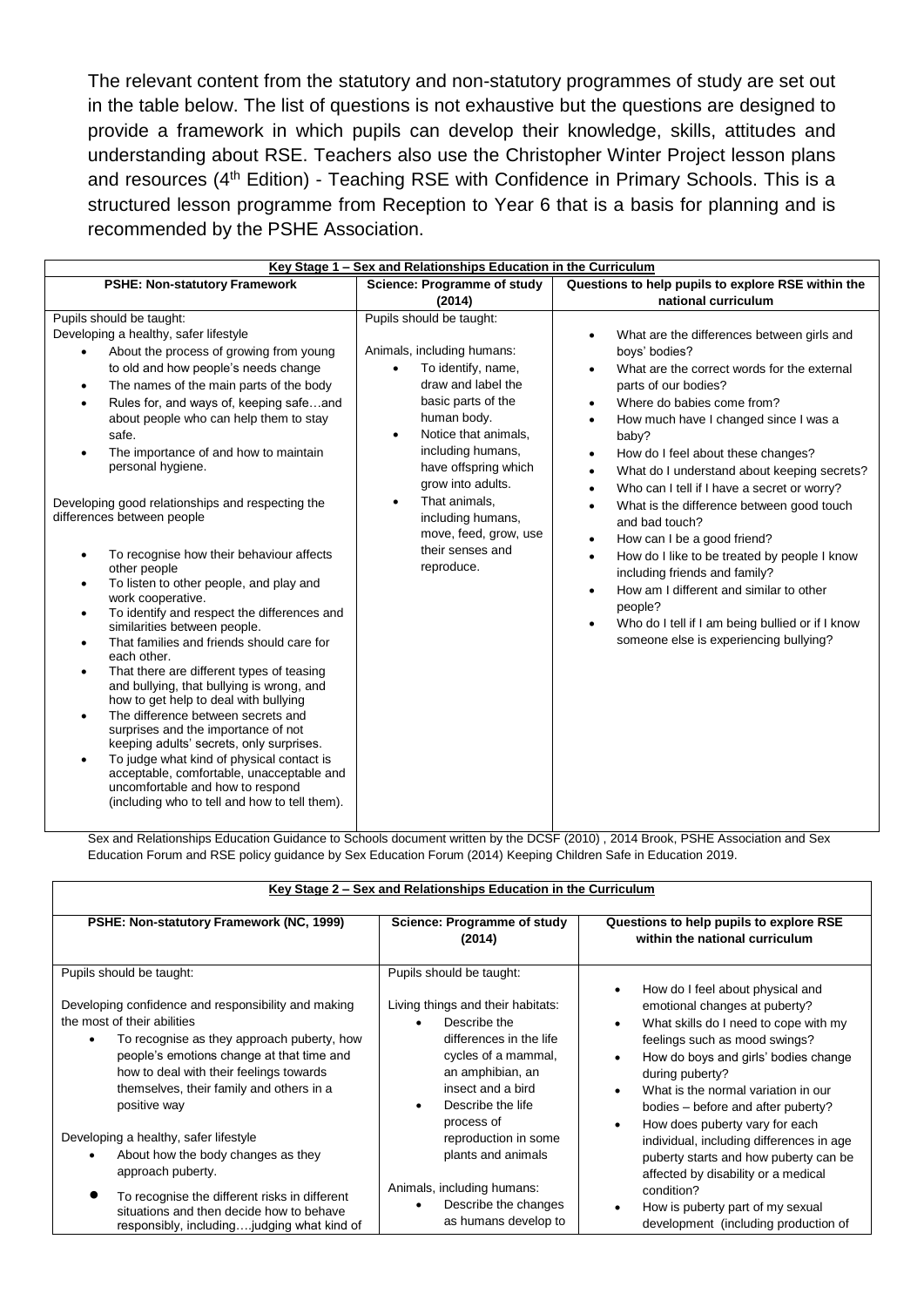| $\bullet$<br>٠<br>$\bullet$<br>$\bullet$ | physical contact is acceptable and<br>unacceptable . How to take care of their body,<br>understanding that they have autonomy and<br>the right to protect their body from<br>inappropriate and unwanted contact, their<br>body autonomy and rights; understanding<br>that actions such as female genital mutilation<br>(FGM) constitute abuse, are a crime and how<br>to get support if they have fears for<br>themselves or their peers.<br>That pressure to behave in an unacceptable<br>or risky way can come from a variety of<br>sources, including people they know, and how<br>to ask for help and use basic techniques for<br>resisting pressure to do wrong.<br>To recognise their increasing independence<br>brings increased responsibility to keep<br>themselves and others safe.<br>To recognise when and how to ask for help<br>and use basic techniques for resisting<br>pressure to do something dangerous,<br>unhealthy, that makes them uncomfortable,<br>anxious or that they believe to be wrong.<br>Developing good relationships and respecting the<br>differences between people<br>That their actions affect themselves and<br>others, to care about other people's feelings<br>and to try to see things from their point of view<br>To be aware of different types of relationship,<br>including marriage and those between friends<br>and families, and to develop the skills to be<br>effective in relationships.<br>To be aware that marriage is a commitment<br>freely entered into by both people, that no one<br>should enter into a marriage if they don't<br>absolutely want to do so.<br>To recognise and challenge stereotypes<br>That differences and similarities between<br>people arise from a number of factors,<br>including cultural, ethnic, racial and religious<br>diversity, gender and disability<br>Where individuals, families and groups can<br>get help and support.<br>To recognise ways in which a relationship can<br>be unhealthy and who to talk to if they need<br>support.<br>The concept of 'keeping something<br>confidential or secret', when we should or<br>should not agree to this and when it is right to | old age.<br>Learn about the<br>changes experienced<br>in puberty. | $\bullet$<br>$\bullet$<br>$\bullet$ | eggs/sperm)?<br>How does the sperm and egg meet<br>during sexual intercourse and can<br>conception be prevented?<br>What do I understand about the<br>different ways in which people are able<br>to show love between parents/carers<br>and children and between friends?<br>What are some of the ways that people<br>behave in a loving and happy<br>relationship?<br>What kinds of abuse could happen in<br>relationships, including hurting feelings<br>and violence?<br>Are there different expectations about<br>how girls and boys behave in<br>relationships and what other choices do<br>they have?<br>What is sexist bullying and homophobic<br>bullying and what skills do I need to do<br>something about it?<br>Who can I talk to if I am unhappy or<br>worried? |
|------------------------------------------|-----------------------------------------------------------------------------------------------------------------------------------------------------------------------------------------------------------------------------------------------------------------------------------------------------------------------------------------------------------------------------------------------------------------------------------------------------------------------------------------------------------------------------------------------------------------------------------------------------------------------------------------------------------------------------------------------------------------------------------------------------------------------------------------------------------------------------------------------------------------------------------------------------------------------------------------------------------------------------------------------------------------------------------------------------------------------------------------------------------------------------------------------------------------------------------------------------------------------------------------------------------------------------------------------------------------------------------------------------------------------------------------------------------------------------------------------------------------------------------------------------------------------------------------------------------------------------------------------------------------------------------------------------------------------------------------------------------------------------------------------------------------------------------------------------------------------------------------------------------------------------------------------------------------------------------------------------------------------------------------------------------------------------------------------------------------------------------------------------------------------------------------------------------------------------|-------------------------------------------------------------------|-------------------------------------|------------------------------------------------------------------------------------------------------------------------------------------------------------------------------------------------------------------------------------------------------------------------------------------------------------------------------------------------------------------------------------------------------------------------------------------------------------------------------------------------------------------------------------------------------------------------------------------------------------------------------------------------------------------------------------------------------------------------------------------------------------------------------|
|                                          | 'break a confidence' or 'share a secret.                                                                                                                                                                                                                                                                                                                                                                                                                                                                                                                                                                                                                                                                                                                                                                                                                                                                                                                                                                                                                                                                                                                                                                                                                                                                                                                                                                                                                                                                                                                                                                                                                                                                                                                                                                                                                                                                                                                                                                                                                                                                                                                                    |                                                                   |                                     |                                                                                                                                                                                                                                                                                                                                                                                                                                                                                                                                                                                                                                                                                                                                                                              |

Sex and Relationships Education Guidance to Schools document written by the DCSF (2010) , 2014 Brook, PSHE Association and Sex Education Forum and RSE policy guidance by Sex Education Forum (2014) Keeping Children Safe in Education 2019.

#### **Equal Opportunities**

Young people may have varying needs regarding RSE depending on their circumstances and background. The school believes that all pupils should have access to RSE that is relevant to their particular needs. To achieve this, the school's approach to RSE will take account of the following:

- The needs of both boys and girls.
- Religious, ethnic and cultural diversity.
- Special Educational Needs.
- Varying home background.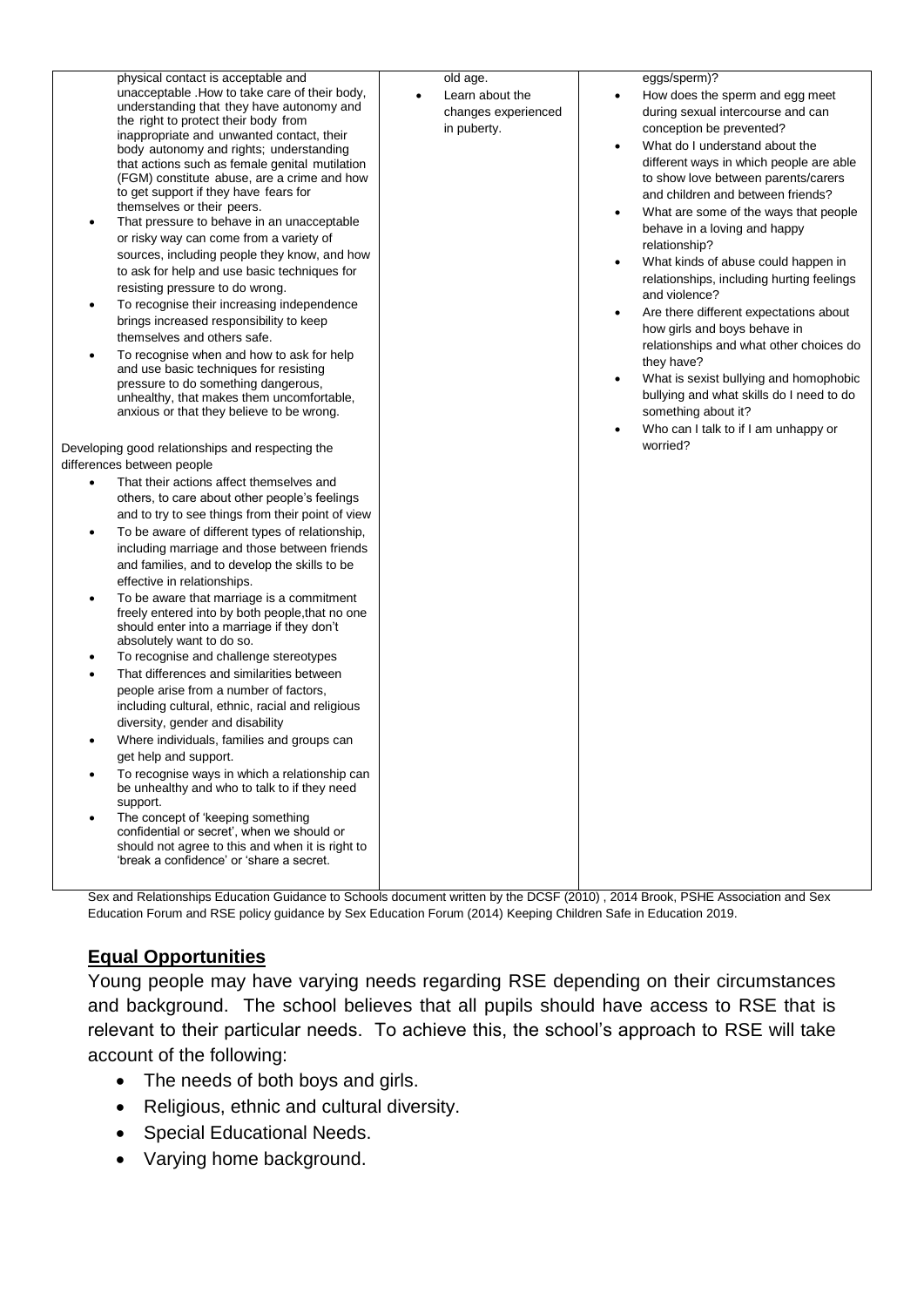#### **Specific Issues**

The school aims to ensure consistency in terms of content and that sensitive issues will be approached at an age-appropriate level for the children within each year group. There will also be a focus on keeping children safe throughout the lessons and all the lessons will have a clear structure and are age appropriate. They are designed to demonstrate a wide range of teaching methodologies to equip teachers with the skills to deliver excellent RSE. The lesson will have clear aims and learning outcomes. RSE is normally delivered by class teachers in mixed gender groups other than when it is deemed more appropriate for topics to be covered in single sex groups. This may be necessary when the children learn about differences or changes to boys and girls. Below is a list of areas that may need to be taught in different groups:

- What changes happen to boys and girls e.g. hair, hormones and mood, skin, voice etc.
- The importance of keeping clean / hygiene.
- Scientific names for body parts.
- The physiological reasoning for periods.
- Girls = periods and what to do when you start. They will also be made aware of which members of staff they can see for sanitary products (Year 6 TA) and discuss how to use them. The girls are shown which toilets to use when needing disposal bins.
- $\bullet$  Boys = Wet dreams and the fact that it is normal.

Occasionally, appropriate and suitably experienced and/or knowledgeable visitors from outside school may be invited to contribute to the delivery of RSE in school.

#### **Child Withdrawal Procedures**

The school is committed to supporting parents and abides by the Education Act of 1993, which states that children can be withdrawn by their parents from that part of RSE that is outside the compulsory elements contained in the Science National Curriculum.

The school encourages parents to allow their children to participate in non-compulsory RSE and will keep them informed of the timing and nature of work to be completed. However, if parents wish their child to be withdrawn from a lesson, then suitable arrangements with another class will be made. The contents of the lesson that a child has been withdrawn from will be given to the parents of that child. School is fully committed to supporting parents in fulfilling their responsibility to provide RSE at home.

Parents who wish to withdraw children will be invited into school to discuss their concerns with the Head teacher or Deputy.

#### **Safeguarding, Child Protection and confidentiality**

All staff adhere to the school's safeguarding and child protection policy and confidentiality policy. It should be made clear that staff cannot offer or guarantee absolute confidentiality if approached by a pupil for help. Child protection procedures must be followed when any disclosure about abuse is made by immediately recording and reporting the disclosure to the Headteacher, the school's Designated Person for Safeguarding.